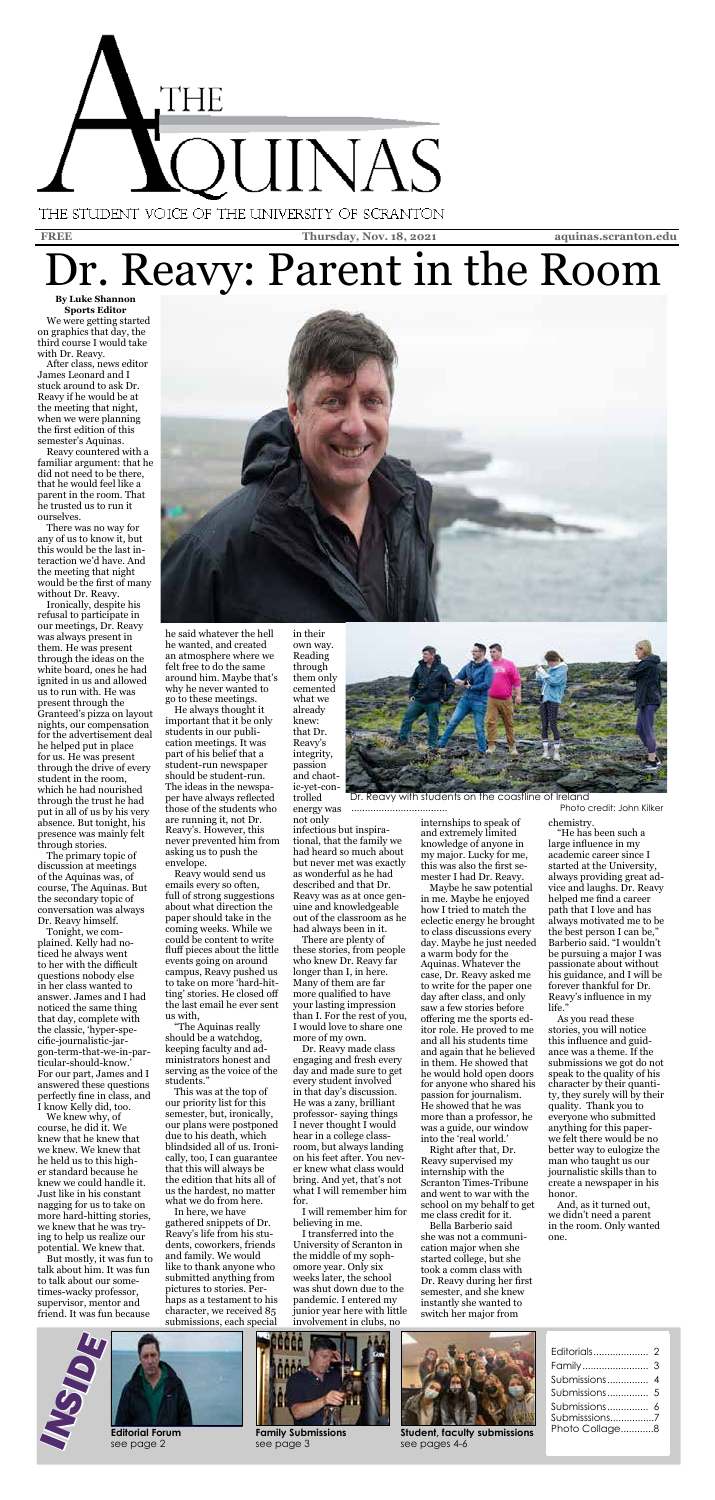**PAGE 2 THE AQUINAS | THURSDAY, NOV. 18, 2021**

**By Kelly Nee Managing Editor** College prepares you for a lot of things, like going out into the real world and getting a real job and maybe even be- ing a real adult. It does not, however, prepare you for the death of your

mentor. My very first semester of college, I took Dr. Reavy for "Communi- cation and Society." I cation and Society." I thought he was a great professor, but I didn't think he took much no- tice of me.

Until one day, when Dr. Reavy asked me to stay after class. He told me that he was taking<br>over again as the advisor of The Aquinas, and asked me to apply for the managing editor position.

out together.<br>I was overwhelmingly underqualified, but he gave me the job. He could have asked any upperclassmen with much more experience than me, but he said that the joy of choosing a first year student was that we would work together for a long time. And I really wish that we did.

I hadn't even complet- ed a single class for my major yet, and I thought it was way too soon to take on a job like that. So I told Dr. Reavy that I didn't know anything about journalism, and he told me that he knew lots about journalism, and we could figure it

I didn't think anyone saw me, until Dr. Reavy silently slid a slice of<br>pizza next to my computer, patted me on the back, and walked away. Ten minutes later when he came back into the office, I was all better. He just chuckled and gave me a thumbs up, and we never said a word about it.<br>It was such a sim-

ple act, but it meant so much to me that he didn't embarrass me or make me talk about it. He just fixed it.

The very first time we published a print newspaper, Phil and I spent a whole Sunday in LSC with Dr. Reavy. He made us laugh like friends, he taught us new skills like a profes- sor, and he even treated

Dr. Reavy was one of the most intelligent people I've ever met. It seemed like he knew everything about every-

us to lunch from Back- yard Ale House to make the eight-hour day a little more bearable.

The next day, Dr. Reavy canceled all of his classes to re-do the newspaper.

To this day, I couldn't even tell you what was wrong with our first draft and why it wouldn't print, and that's because he never told us. Dr. Reavy didn't want us to feel bad, and he certainly didn't want us to help.

### **THE FORUM EDITORIAL BOARD<br>
FORUM PHIL RAUCH EDITOR-IN-CHIEF<br>
IAMES LEONARD NEWS EDITOR** EDITOR-IN-CHIEF MANAGING EDITOR JAMES LEONARD May The Road Rise To Meet You

**By Phil Rauch Editor In Chief** Very sadly, the Aquinas, and more broadly the Scranton community, lost a dear friend Dr. Mat-<br>thew Reavy on Feb. 2. Dr. Reavy was so inte- gral to the newspaper we love delivering to our campus, and he was a beloved mentor munications students throughout our University.<br>An alumnus and deHe was both commit- ted to getting published on time, and committed to letting me and Phil feel proud of our work. Even though we did it wrong. That's just who he was.

From there, layout nights got easier.

 But there was one particularly tough night where I was feeling

overwhelmed about classes, hurting for articles to fill space, and getting frustrated with the software. I'll admit that I actually started to cry a little.

voted faculty member at our University, the loss of Dr. Reavy has devastated us. He had<br>such a vast knowledge of news editing, reporting, grammar, vernacular, aesthet-<br>ics, and just how to ics, and just how to<br>put out a high quality paper. Dr. Reavy, also, was known for his hon- esty. If he saw some- thing he didn't like, he had a great way of telling you how to fix it without belittling you, hurting your feelings, or maligning your work. Dr. Reavy never got visibly stressed, he was always calm on layout nights, and there was no better mentor I could've<br>asked for in transitioning The Aquinas back to a print edi- tion. The last time I saw Dr. Reavy was before our winter break this past semester. We had one last layout before finals week began, and it came down to Dr. Reavy and me putting on the finish-<br>ing touches of that semester's last print edition. The last words, to my recollection, he said to me have stuck with me all this time, especially in the news of his passing. What

thing, but he wasn't a show off. He just wanted to teach you until you knew everything too.

He was hands off in letting us run the club and run our meetings<br>and get practical journalistic experience, but there were many times that he swooped in and saved the day when I got in over my head.

On behalf of The Aquinas editorial staff and writers, we are just crushed. Dr. Reavy was simply the best.

Dr. Reavy taught us everything we know about running a newspa- per, and it will never be the same without him. We are so lucky to have had this time that we did, and there will be pieces of him in every issue we publish from here on out.

May the road rise to meet him.

Photo by John Kilker

## ank You Dr. Reavy

he said meant the world to me.

Dr. Reavy, as we left The Aquinas office that evening, said to me: "The Aquinas is now a regularly pub- lished print newspa- per, and that is your legacy."

Now, of course, I did not and could not have done it alone. Obviously, without Dr. Reavy's guidance, none of this would be possible. Further- more, our Managing Editor, Kelly, our sports editor, Luke, and our news editor, James, have been<br>invaluable to us making this newspaper a possibility. A friend of mine, who works for us at the paper, actually asked me if I could remember what the last thing Dr. Reavy said to me was, and that memory immedi- ately popped into my head. Thinking back on it now, it is such an honor to have had Dr. Reavy say that to me, and an incredible experience to have been able to be the Editor in Chief under Dr. Reavy's tutelage. The editorial staff of The Aquinas have all agreed the best way we can honor Dr. Reavy's life and legacy is to continue publish- ing our paper, cov- ering the important stories on our campus and community, and deliver the best qual- ity news we possibly can. Dr. Reavy's loss is immeasurable in its impact. Our thoughts, prayers, and condo- lences are with Dr. Reavy's friends and family at this time. I cannot imagine the toll this takes on his family. Rest in peace, Dr. Reavy.

## Dr. Matthew Reavy: Beloved Colleague, Advisor, and Friend

#### **By James Leonard News Editor**

Switching my major to journalism my second semester of my first year at the university was daunting to me.

I always had an interest in the field, but was often put off when people close to me said things like, "What do you plan to do with that?" I usually didn't have a response. When I walked into Dr. Reavy's office for the first time, I was asked the same question. My response was "I don't really know yet," and he said something along the lines of that's the great thing about journalism. It's the best job in the world because it's your job to learn about things you want to learn about and get paid for it. Ever since that day, my love and interest in journalism has only grown. You could always go to him with concerns with classes, stories or even just to chat about fantasy football and be greeted with a warm welcome at his office. I would often say that I'm running out of story ideas and he would just say that's nonsense and to question everything and it would eventually

lead me to a story. He always encouraged me to pursue my less conventional story ideas, especially when it came to the Aquinas. No matter what, Dr. Reavy always told me to always have fun

with writing and coming up with stories.

 I remember writing a story about a group of students having a sandwich-creating showdown and Dr. Reavy kept talking about it for weeks saying that it made him so happy to see an article as lighthearted as that because it reminded him of how the Aquinas used to be when he was a student at the university.

 I could always see how passionate he was for the Aquinas and how hard he worked with students to get it exactly the way he envisioned it. A student voice of the university.

 Dr. Reavy also knew how to cater to everyone's strengths and weaknesses when it came to writing or managing the Aquinas.

I remember him specifically telling me that I was not the cheerleading type and can just stick to writing stories behind the scenes. I told him that he was exactly right, and I

would be more than happy to just keep pumping out stories for the paper behind the scenes, until I became a news editor and struggled with the software we were using to put the paper together. The first layout night I participated in I probably just sat and stared at the screen for at least an hour trying to figure out where to begin and what all of the buttons and symbols on the screen meant. The entire staff was having difficulties during that layout night and I remember the environment being very tense because we were all unprepared for how long it would actually take. When Dr. Reavy walked in, he could've and should've probably yelled at us for being so unprepared, but instead he kept his cool and helped everyone individually complete their pages hours after he should've been back at home with his family. It was an absolute privilege to have gotten to work with Dr. Reavy over the years with the Aquinas and I am honored to be able to call him my mentor.

**The Aquinas Editorial Staff would like to thank everyone who submitted stories, memories, well wishes and photos to help us honor the memory of our beloved advisor and mentor. May he rest in peace.**



Photo by John Kilker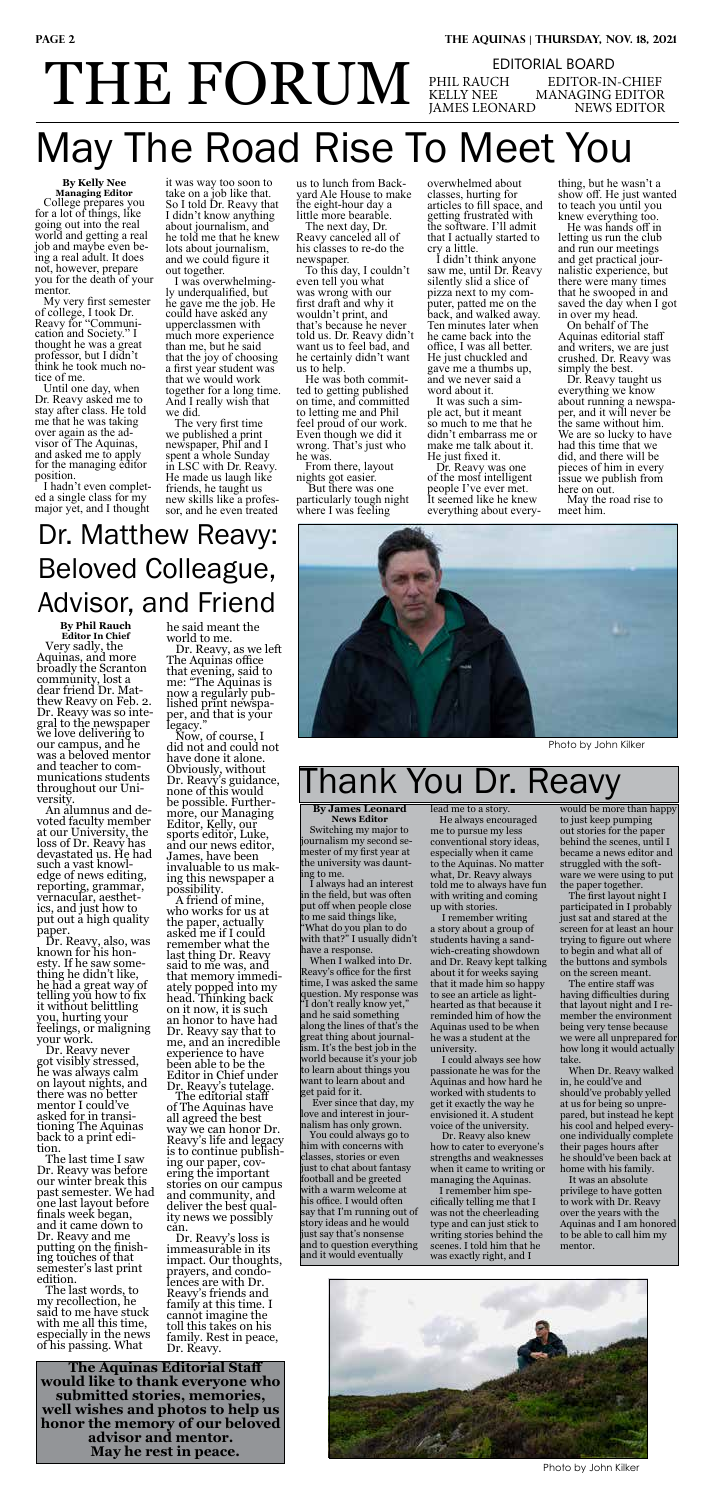## The Reavy Family



Dr. Reavy pouring himself a Guiness.

Photo by Reavy Family



Dr. Reavy with his sons on his back. Photo by Reavy Family



Dr. Reavy at the beach. Photo by Reavy Family



Dr. Reavy and his sisters.

Photo by Reavy Family









Dr. Reavy's senior photo. Photo by Reavy Family



Dr. Reavy and his son Declan. Photo by Reavy Family



Dr. Reavy celebrating a childhood birthday. Photo by Reavy Family



Dr. Reavy lifting his son Ben. Photo by Reavy Family



Dr. Reavy and his parents. Photo by Reavy Family



Dr. Reavy with his sons Ben and Sam. Photo by Reavy Family

Dr. Reavy and his wife Susan in Cape May. Photo by Reavy Family



 yearbook. Photo by Reavy Family



his Christmas tree.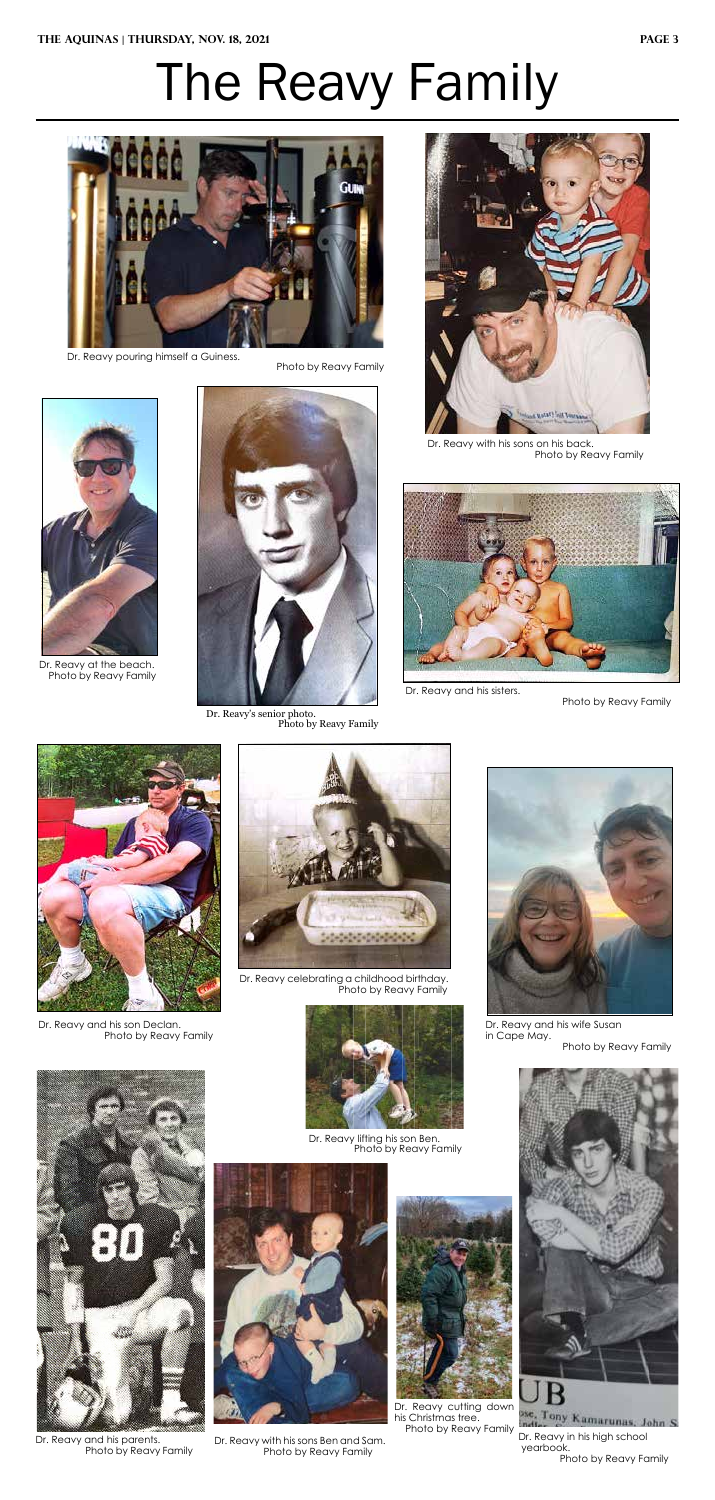point to say hi to everyone and he was always so happy. He was definitely one of my favorite professors and I'll really miss seeing him around the Comm. Department and catching up - **Gigi Petti**

I will always remember Dr. Reavy's endless knowledge on just about every topic. He was one of the most intelligent people I have ever met and I am very lucky that I had the opportunity to have him as my teacher - **Lauren Wilson**

Dr. Reavy always teased me for walking on my toes—he always said I looked like I was walking on the top of the world. When my current boss contacted Reavy (who was listed as one of my recommendations in my job application), he told her that he would recommend me as long as I still walk on my toes. I got the job. If Reavy taught me anything, it's that being your most authentic self is what matters most and that you should never be afraid to embrace your weirdness. I'm extending so much love to Dr. Reavy's family, the U, my classmates, and anyone that knew this incredible man - **Nick Barone**

Dr. Reavy is the reason that I fell in love with journalism. He showed me that journalism truly is one of the best professions out there because as journalists, we have the privilege of telling everyone's stories. When I had my moments of doubt with my major, it was him that convinced me that I should go through with it. I am so very grateful for him and his guidance throughout my time here at the University. He will be missed very much - **Erin MacKay**

Dr. Reavy always made a help! He was a funny guy,

Dr. Reavy was one of the best professors I've ever had at the University. When I was concerned about my major, I went to him and he introduced me to the comm department. He introduced me to my new family. He always made lectures more interesting and forced you out of your comfort zone. After 4 consecutive years of having him for multiple classes, Dr. Reavy became a friend and it's a shame that his life was cut so short. I hope the family is doing as best as they can at this time - **Natalie Cook**

Dr. Reavy was a great professor. He always made classes so interesting and encouraged us to share our opinions about the world of communication. He always had a smile on his face and a positive outlook no matter what was going on. In his ethics class, I remember enjoying making up super complicated situations to ask him to test his ethics. No matter the situation, he always chose the right thing. It really impacted how I thought. A professor who can inspire, excite, and affect his students even on some not-so interesting topics is a great one. He will be missed - **Ravenne Cooper**

Dr. Reavy was someone who told me he was proud of me even when my own family doubted me. I won't forget the time he sat down with me and taught me how to get through an internship interview. I got my first internship with him and Dr. Pavlick's

I would sit down in his stories and listen about his times as a journalist covering crime. There was so much to talk about, but there was so much more that I wish I could have talked about.During the last day of his life, I had the honor of seeing him teach for one last time. Graphics 4:00 to 5:15 pm. The last class he ever taught. He was so passionate about his job and the one thing he cared about the most was his students. He was the most friendly face in the hallway. I would often run into him while waiting for CTLE appointments and he would go to me "Jeez, you're everywhere". Nonetheless, he was one of the professors I bragged about. And he made me feel like I had worth. He brought me deeper into the Aquinas and I was able to meet and make new friends because of that. What won't be the same is going to a layout night and not seeing him there to guide us. What won't be the same is walking past his office seeing the lights dimmed out. Dr. Reavy made a huge impact on my academic career and most importantly, my life. We lost a true gem. This first feeling of grief made me realize that life is unexpected. Tell people how you feel before you walk out the door to see

them the next day. Condolences to Dr. Reavy's family and friends. You are all in my heart - **Ashley Burdick**

I did several layouts with Dr. Reavy doing the newspaper. I just loved how honest he was with us, never hesitating to tell us if a story was bad, or if a story was awesome. He was also so calm, cool, and collected about everything. He almost never got visibly stressed or upset with us if things weren't going well. He just had such a great demeanor about him, and he was an incredibly talented journalist and reporter. Not to mention, I would always ask him grammatical rules which he would immediately shoot them out off the top of his head. An incredibly smart, humble, and lovely person. He will be deeply missed - **Phil Rauch**

Matt hit me dead in the middle of my face with a tee shot at Sleepy Hollow Golf Club.

(I was fine. We laughed about it then and for years.) And, he never missed a chance to ask my wife, my mother or myself how my dad was when he was ill. Not once. He was a great guy. He'll be missed. All the Schofield's send our deepest sympathy to his family and the UofS family

#### - **Ryan Schofield**

Dr. Reavy was such a great professor he was so funny and entertaining. I loved his class and him as a person. I am so so so sad! Rest In Peace to such a n amazing person. Sending prayers and love to the Reavy family. Such an amazing professor and such a great guy. The purest heart Rest In Peace Dr. Reavy - **Jennifer Conroy**

Dr. Reavy was one of my favorite professors at this school. I have so many memories of him that I can't think of all of them. He would always tease me because I feel like he knew he could do that with me. I also enjoyed every class with him, because I enjoyed his sense of humor

and he was probably one

of the funniest men I have ever known. I hope his family and friends know that he is my thoughts and prayers, and that he will always have a special place in my heart - **Vinnie Gonzalez** 

He always had the most amazing sweaters and witty jokes - **Anna Pucci**

Dr. Reavy was my advisor and professor for five classes during my time at the University of Scranton. He took every opportunity to crack a friendly joke at someone's expense. A few friends and I, all of us editors of The Aquinas at the time, would stroll into News Editing class on Thursdays. Dr. Reavy would have a print edition of The Aquinas in hand and point out every error. It was as funny as it was constructive, as Dr. Reavy's objective was to pass along as much knowledge as possible to us fledgling journalism students while speaking to us like colleagues and friends. He truly was one of a kind. Cheers - **Luke Kropp**

Dr. Reavy was one of the most affable people I've ever

met. He always met my level -- if I needed academic guidance, he was serious. If I was goofing off before class, he'd join in. Senior year, when we asked him and Professor Strain to grab a beer, he asked what time. He was approachable, genuine and hilarious. He will truly be missed by everyone. Our thoughts and prayers are with his loved ones - **Ryan Disdier**

Warm, friendly, engaging. Matt was everything that a professor should be. Even if you only had a single class with Dr. Reavy, you never forgot him. He's one of the professors that left an impact on me – and so many other students – thanks to his intellect and character. It's impossible to replace someone like Matt, but I know he will live on through his family and students as they apply his lessons and kindness to the challenges of everyday life. Thank you, Dr. Reavy - **Dan LaTorraca**



Dr. Reavy was one of the first people in the academic world to not only acknowledge my big dreams of working for the Vatican in Rome, but he also went out of his way to help me try to make those dreams come true (he quite literally "went out of his way" one day by whisking me out of one of our advising appointments and jogging down the steps to the Jesuit Center to talk to Father Rogers about what to do next). Dr. Reavy was also keen on teaching me how to balance both an egoistic and altruistic approach in journalism and life after he got a sense of my own stance on communication ethics. I will miss him tapping on the window of the Speech & Debate room to get my attention and say hi almost every day, his stories about working in journalism, and his reminder to stay just under a 4.0 GPA because anything higher would raise suspicions among potential employers that you spent more time studying in the library than being yourself with friends in college. I think he was half kidding, but I also think he was 100% correct. Most of all, I will miss his authenticity, his sense of humor and his ability to make our big dreams seem a lot less scary. Cheers to you, Dr. Reavy. We're all going to miss you so much - **Kyra Krzywicki**

Dr. Reavy played a crucial role in making me the young professional I am today. He taught me the core principles of communication ethics and always reminded me to value my journalistic integrity. He was one of my biggest supporters and pushed me to be better. I remember our weekly Thursday meetings fondly and find myself asking, "How would Dr. Reavy handle this?" when questions come up at work. I am proud to be a former student of his. I know myself and every Comm & Media department alumn is sending his family love, thoughts, and prayers - **Maggie Westerman** 

The last semester of senior year, with only a week or so left, our class persuaded Dr. Reavy that we should play Taboo, the Parker Bros. game which he conveniently had in his office. We argued the case that it was a communication game, that it would teach us how to be better communicators in these few precious moments before graduating. He relented, and while his classes were always fun, insightful and engaging, I'll always remember sitting across the comm lab table from him with a handful of my classmates, laughing and spending just a little more time together before going our separate ways into the world. This loss leaves such a hole for all of us. Sending so much love to his family in this incredibly difficult time. Thank you for so generously sharing Matt with our Royal family - **Ashley Teatum**

Dr. Reavy was a phenomenal asset to the comms department and will be sorely missed. I loved his ethics course for the energy he brought to it every day. He was a wonderful leader with thoughtful insight and passion for his work - **Jacqueline Keller**

The memory of Reavy will always be filled with two sides: passionate and sarcasm (in a great way). That man took Journalism as serious as anyone I even met, but also knew how to crack a few jokes to lighten up the room. He can spot any mistake on an assignment, while also making sure you don't beat yourself up over it. As someone who put themselves down over the smallest of things, he taught me how to overcome and find the positive within the negative. Prayers to his family and everyone close to him - **Brandan Verrastro**

Dr. Reavy and Maggie Westerman



#### Laura Freedman and Dr. Reavy at a bar

## Students, Family, Friends And Collegues Remember Dr. Reavy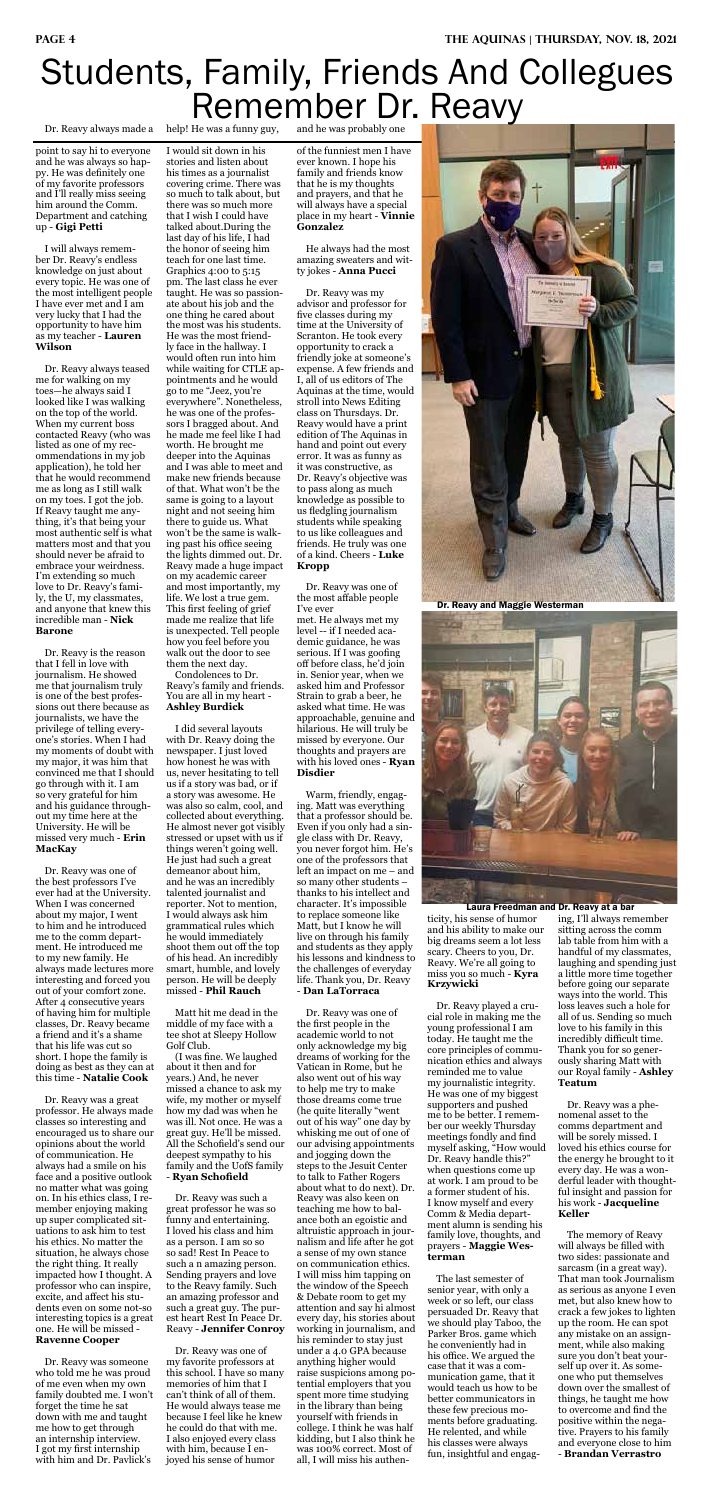

access to his exact words, Dr. Reavy's feedback on my personal philosophy paper was a comparison to a quote he knew. It had to do with how at the end of your life what really matters isn't what you have, but how many people are at your funeral - **Kate Franceschelli**

I was one of the students who was supposed to be going on the Ireland trip this summer. I had met with Dr. Reavy a few times regarding it and I could tell that he was genuinely such a nice guy. He was so excited to be going on the trip with us and he always made me really excited for it. I know this must be a difficult time for his family and I'm going to be continuing to pray for them - **Alyssa Benzija**

One of the first classes I took at Scranton was with Dr. Reavy. As someone who had a lot of anxiety about being in college, I found such a calmness in Dr. Reavy's classes. He had such a gift for making everyone feel comfortable and welcome, and I am so grateful he shared that gift with me. I'm sending so much love to his family, his friends, his students, and the entire Scranton family - **Emily (Wil-**

#### **liams) Pallien**

I had the honor of working alongside Matt for just 3 short semesters. In that brief time, I grew to like him as a friend and respect him as a colleague. We first met when I visited the campus--my alma mater, and his--to interview for the faculty position I now hold. We sat in his office and reminisced about our college years. It was immediately clear to me that we shared a lot in common, including and perhaps especially our Irish heritage and our love of Scranton. Last year, when most of the campus was empty due to COVID, Matt and Jack Strain and I would gather in the halls of the Communications Wing between our face-toface classes to talk about Covid, about teaching, about students, about family, about life. Teaching here will never be the same without Matt. His smile, his laugh, and his unending enthusiasm filled the halls of our building and the hearts of our students - **Brian Snee**

My favorite class of my first semester was the class I had with Dr.Reavy. When ever he talked about anything in class you could see this sort of spark in his eye and his words captivated me everytime. He made it clear to me that the Communications Department had my back. I truly wish I could've shared a beer with him in the Irish pub like we talked about. There's

nothing I'd like more than to talk with him again. Dr Reavy is the type of man I wanna be later in life. Big Heart. Amazing Mind - **Alex Taylor**

Any and all of his classes. I was a Comm work study student, Dr. Reavy would always come out just to talk and catch up with us. He was my first Comm professor, junior year, he sat and talked with me about the major and really helped me along the way **- Linzee Duncan**

Dr. Reavy was always recalling crazy stories from his days at the Scranton Tribune. It made us feel like he had really lived a full life as a newspaperman - **Brian Clifford**

When I transferred into the communications program, Dr. Reavy made me feel like I belonged instantly. I looked forward to his classes and he inspired me through his cheerful demeanor and next-level humor. When I began freelance writing after graduation, he was the first professor to congratulate me, and that sentiment gave me confidence to continue in this field. I couldn't imagine a professor who is kinder, more personable and more knowledgeable on anything and everything communications oriented. He will be so truly missed. Sending love and prayers to his family from the Brannon Family - **Christina Brannon**

## While I don't have mothing I'd like more than was even a story in the



Dr. Reavy and Justin Dwyer at Backyard Alehouse in **Scranton** 



Professor Reavy was one of the smartest men I knew. His classes were always challenging, but I always left his class learning something new everyday. He always made the work enjoyable and interesting. My heart and prayers go out to his family and loved ones during this difficult time - **Julia Gantz**

During my time as a student on-campus I felt very out-of-place and intimidated. Dr. Reavy was one of the few professors who always made me feel at ease. He was exceptionally down-toearth and easy to approach for advice, etc. Upon my return to campus as a staff member a few months after graduating, he was one of the first faces I saw. He smiled, recognized me and made a pleasant comment. I've never forgotten that encounter and it has been over 10 years. Words can't describe the pain I feel for Dr. Reavy's family, friends and colleagues. My deepest condolences go out to all of you during this difficult time - **Una David**

Completed a semester-long project with Dr. Reavy exploring a new internet newspaper "The Metanoia," an online version of the Aquinas. There was even a story in the Scranton Tribune about it (I am sure Dr. Reavy had something to do with that!) - **Mari Olshefski**

Dr. Reavy was the kind of professor they showed in TV shows and movies. Smart, witty, kind, funny and most of all a great person. I never felt an ounce of dread going to his classes because he always made the topics so refreshing and made you feel welcomed. His door was always open for a conversation, no matter if it was about a class topic or about who won that weekend's football games. He was the kind of person you'd want to be when you grew up. The news of his passing hit me to the core. He will be missed so greatly. Till we meet again my friend - **Justin Dwyer** 

Dr. Reavy was always very direct with his comments and helped his students build thick skin, but always gave those comments from a caring place. I got a huge kick out of his sarcastic retorts to silly questions of kids who clearly hadn't prepared well enough for class. He made us really think before getting up the courage to raise our hand and say something. He also gave us so many real-world applications of how to use the communications information outside of the classroom. Dr. Reavy "brought it" every day in class and you could clearly see he wanted us kids to learn and be successful. I remember how excited, open and willing he was to give me advice and help us when we decided to redesign the entire layout of The Aquinas from its size to completely color pages. Dr. Reavy and I also worked together on a research project involving looking at the different levels of success in communicating in person, on phone calls and through text, which was very interesting. It was so cool being able to work 1-on-1 with him and see him as just a "regular dude" outside of class. He was extremely understanding, funny, knowledgeable, caring and supportive. When I asked him to write me a letter of recommendation, his compliments were more than I could've hoped for. Knowing how highly he thought of me, gave me so much confidence that I could accomplish difference-making things in this field. I will always be grateful for what Dr. Reavy taught me and for what he encouraged me to learn for myself - **Carmine Gerrity-Gemei** 

Dr Reavy was a wonderful person and professor. He will be missed - **Amanda Colombo** 

Carmine Gerrity-Gemei and Dr. Reavy at the University of Scranton



Dr. Reavy, Amanda Colombo and friends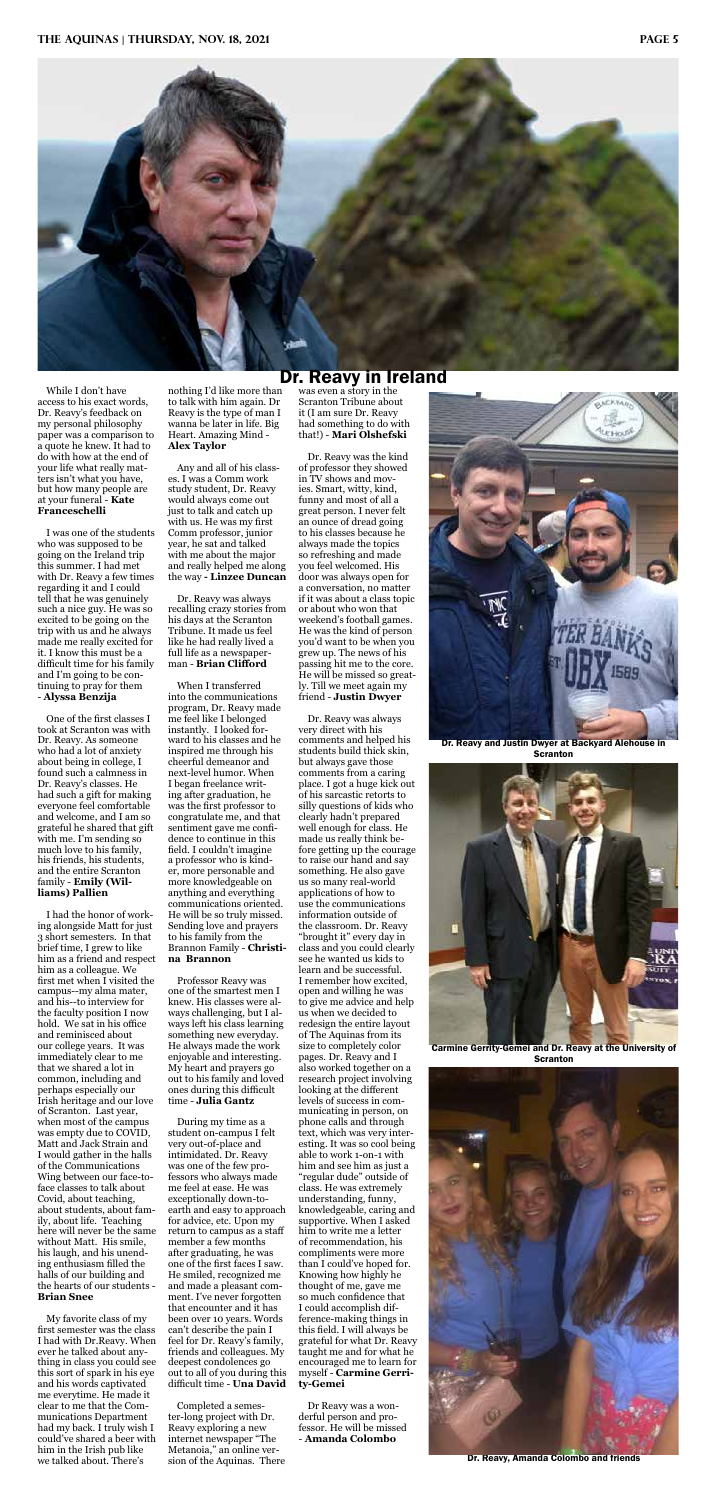#### **PAGE 6 THE AQUINAS | THURSDAY, NOV. 18, 2021**

When I transferred into University of Scranton my sophomore year, I felt rudderless and unsure of what I wanted to do after graduation, who I wanted to be. Lucky for me, I was assigned Dr. Reavy as my advisor. He provided me with direction that was both honest and kind, helping me find my way and encouraging me to work harder than I ever had before. He was a pillar of the Scranton community for so long, that I'm sure those days in his office were just one of many for him. However, those days changed the lives of his students. He made it clear in all of his words and actions that he cared about us as both intellectuals and unique human beings. Thank you to his family for sharing him with us, for allowing all of us to benefit from his good soul, fantastic sense of humor, and incredible mind. Our hearts (and there are more of us than you can imagine) are with you and all who loved him - **Kathleen Merusi**

Dr. Reavy was such a positive force during my time as an undergraduate at Scranton. He taught a few of my classes and I really enjoyed having him as a professor. I still apply some of his lessons in my professional life today. My friends and I still talk about a funny moment we had in a class with him. This happened a little over 15 years ago. We were at the tail end of our time at Scranton. A student in class with us was really phoning in on a project. The assignment was to redesign a poorly designed website and this student clearly didn't put too much effort into it. The student presented his "redesign" and paused for feedback. Without missing a beat, Dr. Reavy deadpan remarked "Congratulations... You've managed to make a bad site even worse." The whole class erupted in laughter. We were mostly seniors and his commentary wasn't mean-spirited. It was honest and funny. The student took it in stride. I can't imagine the loss his family must be feeling, but I do know that he touched many lives and brought joy to the University community. I can still see his smile and remembering that makes me smile. God bless Dr. Reavy and the entire Reavy family - **John Paul (JP) Castellano**

Dr. Reavy's class was the first class I ever had at the University of Scranton. I instantly felt welcomed and knew this was a special place. He inspired that feeling. Wishing his family and all who knew him peace and comfort during this difficult time **- Olivia Bayruns**

During my stint at Scranton, Dr. Reavy was the head of the Communication Department and was responsible for approving class withdrawals. At the time, I was struggling with one of my classes and worried about my final grade. I ultimately decided to withdraw from the class and Dr. Reavy could sense the anxiety I was carrying with me; in fear of receiving a bad grade for a class in my major. He took my withdrawal sheet, signed it and handed it back to me and said "In the COMM Department, "D" stands for "Diploma" and smiled. Such a simple phrase that made me laugh in the moment, but I think about it often all these years later. It taught me to not take life too seriously and that in the end; everything works out as it should, which was exactly

#### what I needed to hear at the time - **Alex Rizzi**

Matthew had a magical ability to make people believe in themselves and see the best in themselves. For example, I always told him that I was a terrible golf player, but he never believed me because he said I was good at everything that I did- until he played with me. He begrudgingly admitted that I do, in fact, stink at golf - **Kim Pavlick**

My first class with Dr. Reavy was the study abroad trip to Ireland (Intercultural Communications). I also had him for Communication Ethics and Graphics. One thing that always stuck out to me was Dr. Reavy's quick wit and humor, so much so that I would write his top quotes down throughout class, so I would have something to chuckle at as I reviewed my notes for exams. When I saw the Dr. Reavy tribute form, I decided to go through my old notebooks to share some of these "Reavy-isms."

- (When saying there's a word bank on a midterm) "Some words may be used once. Others may be used twice... I know, the hateful kind of word bank."

- (On his love for The University of Scranton) "It's like McDonald's. I'm lovin' it!"

- (On his journalism career) "That's the real world. I did it for 10 years. It sucked."

- (General words of wisdom) "It's ok if you're a smartass, so long as you are smart. Otherwise, you are just a dumbass."

- (On an upcoming bridge implosion) "Ain't no party like a Scranton party because a Scranton party implodes." - **Laura Freedman** 

Dr Reavy was the most approachable professor and helped me a great deal to figure out my career path. If it wasn't the great advice, it was always a quick-witted joke. God bless you Dr Reavy. His impact on the Communication department (with no 'S' as the end) is felt even today - **Andrew Donet** 

Wonderful professor. I attended the U of S back in the late 90's/early 2000s, and I will never forget Dr. Reavy's lecture and presentation of the film "All the President's Men" in his Newswriting course. It was one of the most meaningful and life-changing moments of my career in strategic communications. Thank you, Dr. Reavy - **Matthew Tarka** 

I am a 2019 graduate and I took many communication classes with Dr. Reavy. I vividly remember one morning when he asked our class "what is the most important decision you have to make in your life?" My classmates began to respond by guessing career choice or where you chose to live etc..and then Dr. Reavy responded to us all by saying "none of you are correct..the most important decision you have to make in your life is who you are going to marry." This led me to believe that Dr. Reavy had a beautiful life because of his life partner and everything that came after that. I am devastated to hear of his passing, but I hope it gives his family comfort in knowing how many lives he touched through his amazing story telling and that he truly had one of the

best personalities a professor can have. I am sending his family and his Scranton family my sincerest condolences. Rest in peace Dr. Reavy, you will be so missed - **Alexis Mergus** 

Dr. Reavy was an amazing, inspirational professor who truly cared about his students. He wanted us to succeed in our careers but more importantly in our overall lives. Last month at work, I was reminiscing about my first class with Dr. Reavy after putting in my notice at my old job. I had just accepted an offer for my DREAM job working in advertising for an alcohol brand, and multiple people asked me why I had such a passion for the BevAlc industry. That passion was in part fueled by Dr. Reavy and I gladly told this story every time I was asked. I started college an undecided major and Dr. Reavy taught the COMM 101 elective I chose to take my first semester. He passionately shed light on the vast options we would have if we studied Communication, and one day he played a documentary that discussed advertising in the beer industry. Not only did I decide that day that I wanted to be a Communication major, but I knew I wanted to work in the beverage industry. I'm so proud I made that vision a reality, but I never could have done so without him lighting that fire. I truly wish I could have told Dr. Reavy this story one day at an alumni event. He inspired my peers and me beyond that class and throughout our time at Scranton - knowing the best times to challenge us or crack a ridiculous joke. He motivated us to go after all the things we wanted in our lives - he challenged us not to settle. And for that, we can be nothing but forever grateful - **Karen Mennella**

Dr. Reavy's overall down to earth personality, understanding demeanor, sarcasm, and wisdom in the field made taking my first Communication course with him as a timid first year student an absolute pleasure. There are comments he made that still make me laugh when I think of them, and tips he gave in Communication Ethics that have stuck with me years after graduating from the U. What a tremendous loss and he will certainly be missed by all who are lucky enough to have known him. My deepest sympathies to the Reavy family.



#### **Alannah Caisey**

When Dr. Reavy asked me to be Editor in Chief of The Aquinas, at first I respectfully declined. I was going into my senior year in the middle of the pandemic and my stress levels surrounding building up my resume with external internships and finding a job were at an all-time high. He was more than understanding, but a few weeks later, asked me again, expressing that he truly believed I was capable and that it would be a great opportunity. I couldn't say no. In the months that followed, Dr. Reavy poured his heart and soul into rebooting the paper. He knew I was stressed, and leaned in to the paper's process at every corner. He must have lost sleep for days before the first print issue was published in May 2021, just to make sure everything was buttoned up. Dr. Reavy made us all laugh and feel endlessly encouraged — no one person in my academic career has made me feel more capable. He truly believed in his students and had confi-

dence in us to do whatever we set our minds to accomplishing. The Aquinas was Dr. Reavy's treasure, and I know he'd be proud of everyone that continues to make it possible and pours their heart into the way he did. We couldn't have ever done it without him — not even close. Sending love and healing to Dr. Reavy's family, and the entire Scranton community. -**Kelsey Wynn**

In 1998, I was a student in Dr. Reavy's 'new' course "Graphics Design." It was his first year at the University having moved back to Northeast PA. I really enjoyed the course, that focused on desktop publishing, which was in its infancy then. He was a very good teacher and he blended his instruction with his jokeful, enthusiastic way, but yet, it was subtle, which then empowered you to do your best. I kept the instruction book for quite a while. Great course, great memory, and even better person. God bless him. **-Jason Arbacheski**

I'm so thankful that I was able to take a few classes with Dr. Reavy. The first communications class I ever took was with him, and after his class I switched my major to communications. He was always so enthusiastic about teaching, and he really cared about his students. My heart goes out to Dr. Reavy's family during this difficult time. -**Madeline Prunty**

I first met Dr. Reavy my senior year of high school. I toured the University of Scranton's communication wing. I heard his laugh from down the hall. It was loud and genuine. It was a laugh that felt like home. He was one of the reasons I committed to the University's communication program. My senior year, I went to Dr. Reavy's office almost every day for a month straight begging him to let me go on the Ireland trip. Every time he told me that I was still on the waitlist. Until I wasn't! I told him it was my dream to go to Ireland and I know he pulled every string he could, to try and make that trip come true. He was a man who deeply cared about everyone. I recently went to his office asking for a recommendation letter for graduate school. He once made the University feel like a home and I was so excited to tell him that my new home, at a new institution soon awaits. -**Mackenzie Mickavicz**

From Comm classes to Ireland to The Aquinas & everything in between, glad I got to know & learn from Dr. Reavy over my 4 years at Scranton. A great professor, advisor, & friend. My thoughts and prayers are with his family & friends.

#### -**Lauren Gallagher**

Dr. Reavy was my Communication Ethics professor and I truly enjoyed the class and discussions that he prompted. He was also the head of the department and I specifically recall a time there was a new professor teaching a class

and he wanted feedback on the professor and saw me in the hallway, knew I was in the class, and asked my honest opinion. At the end he thanked me for my feedback and told me he appreciated it. It was simple but it was how Dr. Reavy always interacted with us, not just as students, but that he valued what we thought.

#### **-Kelly Ann des-Rosiers**

Dr. Reavy was a class act. He was the chair of the Comm department when I was there and always had his door open to his students. He was always willing to talk, give advice or just laugh with his students. I'll never forget his kind words when giving me an award my senior year. He was kind and thoughtful. He will surely leave a void on this earth. My sincere condolences to all the professors of the Comm dept and his family. **-Nicolena Salerno** 

#### **(Basso)**

Dr. Reavy was a kind and generous man. He was dedicated to his work and helping his students. He helped in my development of learning graphic design and journalism. **-Ashley J.** 

Dr. Reavy was my advisor at the University of Scranton. He was an incredibly warm person and, in every class he taught, it was evident that he loved teaching. He was passionate about his beliefs but was always easy to like even when you came to a disagreement. He treated his students with genuine respect and openness. My parents met Dr. Reavy during my senior year and were impressed with his decency and good humor. I'll always appreciate what Dr. Reavy taught me, and I learned as much about good teaching from him as I did good journalism.

#### **-Peter Shaver**

Dr. Reavy made everyone in his classroom feel welcomed & important. He made class fun by applying curriculum to real world examples, and always with a great sense of humor. I felt most engaged in his class. My heartfelt condolences to Dr. Reavy's family. He was a pillar of the U of S Comm community who touched so many people. Thank you, Dr. Reavy! You will be missed.

#### -**Megan Castaldi**

Dr. Reavy was one of my favorite professors and I always enjoyed our conversations in and out of the classroom. I'd be lying if I said he didn't help convince me to study abroad in Ireland, which led to my next big move as I currently live in Dublin. He will be so missed!

#### **-Meghan Kerr**

Dr. Reavy understood journalism, had practiced it, and our assignments came straight from his newsroom experiences. Smart and funny, he gave the department currency and focus. He was a favorite of Comm and non-Comm majors alike, and we all carried pragmatic **l**essons from his courses and counsel into our lives**. -Will Hall**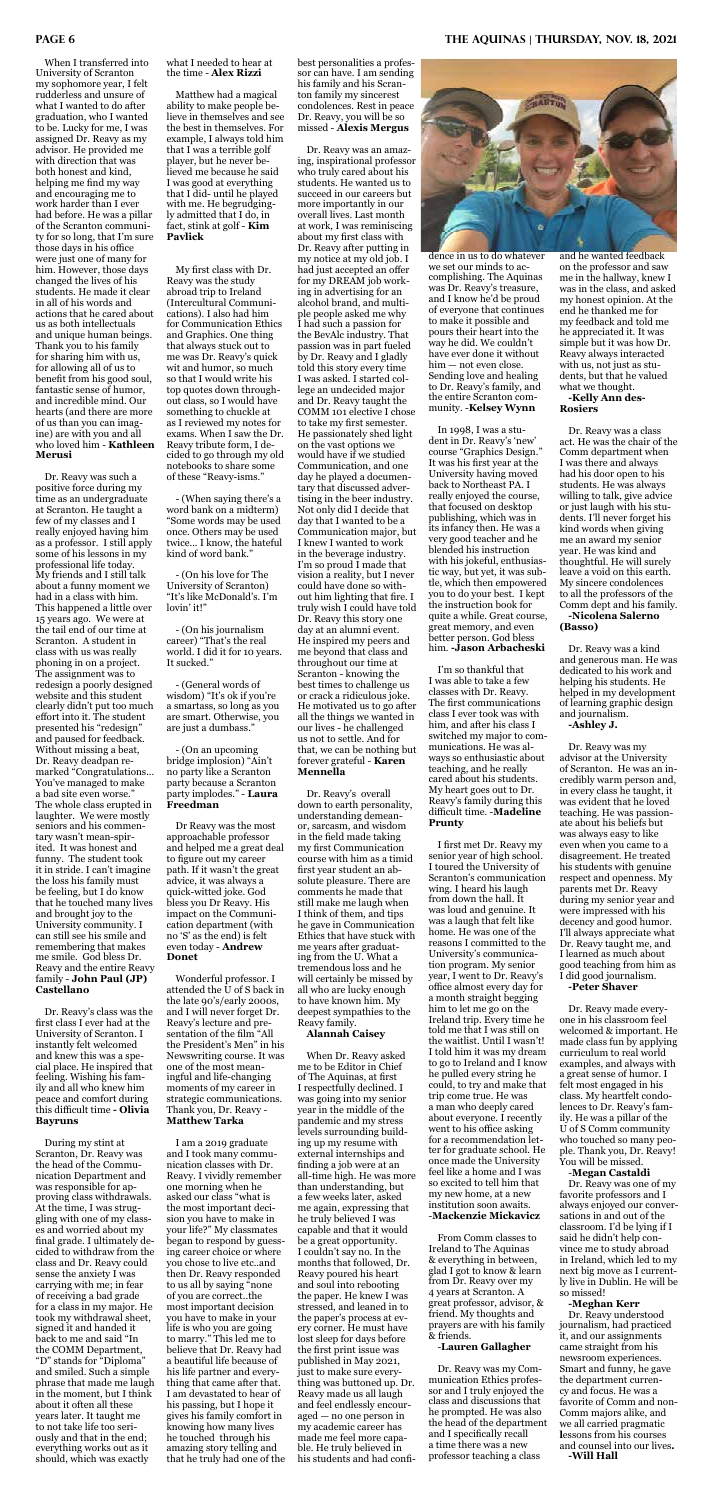I loved Dr. Reavy's Communication Ethics class. He taught me to be a critical thinker and to always challenge myself in everything I did. I even worked for him in the Communication Wing. I remember the incredible words of wisdom he gave me while I sat at the desk. He inspired me to find my own path and be courageous in walking it. Thank you Dr. Reavy. You will be missed but never forgotten.

#### **-Frantz Lucien Jr.**

Dr. Reavy quite literally saved my life. In a class he was telling us about a potential arson case he was covering. He explained how the son of the local fire chief came home one day and smelled gas in his apartment and he stopped his roommate from turning on the light switch because it could ignite the gas in the air. Fast forward about 7 years and I came home from work and my roommate had left the gas on from the stove. As soon as I walked in and smelled the gas, I knew not to turn the lights on because of Dr. Reavy. RIP in Dr. Reavy - Vita mutatur, non tollitur.

#### **-Robert Cole**

I had Dr. Reavy for a professor during the fall semester of my senior year. He was the greatest professor a student could ask for, especially during these challenging times. Many students were eager to return to campus for the fall semester and he created a comfortable environment during a uncertain semester. Holding in-person classes may seem like a small act, but it meant so much to me during my last year at Scranton as I had very few in-person gatherings. During this class he was able to connect with every student in the class, knowing them on a personal level, while also providing high caliber instruction. His classes were never too challenging, instead his evaluation methods were writing assignments that prompted students to think and grow. He shared that he wanted to learn about us through those assignments. Only special people can create that environment that inspires others to question, learn, and grow freely. Dr. Reavy could do so effortlessly.

#### **-K. Rafter**

I never had Dr Reavy in class, but I recently ran into him in the hallway when visiting campus and he remembered my name and the projects I worked on while at Scranton. This was after 20 years. I was so saddened to hear about his passing.

#### **-Ron Babcock**

I never met Dr. Reavy but If I did meet him I'm sure I would be motivated by his personality. I believe that he would motivate me to discover the inner writer within myself. My condolences to his family through this difficult time.

**-Victoria Scruse**

I first met Dr. Reavy in the Spring of 2016. My first class with him was Communication and Society. I also took his Communication Ethics class my junior year. He always made sure everybody in the class participated and was always there to help his students. His jokes made the class better and he would always have a smile on his face whenever he entered the classroom. I am still in shock that he passed so suddenly. My condolences go out to the entire Reavy family. May he rest in peace and I will always think of him every time I visit the Communication Department.

#### **-Andrew Gregorowicz**

Dr. Reavy was such a kind person with a passion for supporting students. He will always be remembered for the way in which he demonstrated care. I appreciated his willingness to advise student journalists via The Aquinas years ago and again more recently. Holding his family, colleagues in the Communications Department, and students close in prayer as we grieve his untimely passing.

#### **-Lauren Rivera**

I first met Matt in the early 1980s while I was still in high school. Matt was part of a group that included my older brother that played D&D on campus, and I used to come up for games. It was great to reconnect with him when he joined the faculty in the late 1990s. Over the years, Matt remained a friend and colleague with whom I always enjoyed working. More than anything, I remember his devotion to his students and to the profession of journalism. We miss him already. Condolences to his family and to all who knew and loved him.

#### **-Gerry Zaboski**

On September 11, 2001, I was twenty years old. I had just begun my junior year at the University of Scranton, and I was living in a house with a dozen other students. I rolled out of bed at around 9am to go to Dr. Reavy's News Writing class at 9:30. When I walked out of my bedroom, one of my housemates told me that one of the Twin Towers had just been hit by an airplane. I never imagined anything larger than a small, single-engine plane would have crashed into a skyscraper, so I continued with my usual morning routine. As I walked to class, I was hearing people talking about what was unfolding, and I became concerned. When class began, my classmates and I sat at our computers. There was a palpable sense of disquiet. Dr. Reavy was reluctant to release us from class at first, but he did tell us that our test that **day** would be postponed. The few students who had cell phones were in the hallway calling their loved ones while the rest of us sat at our computers sending emails to our friends and

relatives. A short while later, Dr. Reavy simply asked that we turn in our assignments due that day, and then we would be dismissed from class to go call our families. Before he dismissed us, he said, "This is journalism… moments like this."

#### **-Lucie Luzzolino**

Dr. Reavy was my first Comm professor at the U. His passion and excitement for teaching solidified my decision to pursue a major in the Communication and Media department. He took time to listen to stories I would tell, and seemed genuinely interested in what my classmates and I had to say. I will never forget the lessons that Dr. Reavy taught me, he was not only a great professor, but a great person as well. **-Caitlin Connallon**

Matt was a student of mine in Biophysics of Communication; he was a faculty colleague and I was his dean for a few years. During one of our more recent conversations, he told me that the Biophysics of Communication course that he took as an undergrad would be a great course to bring back to the Comm. program. That course is where I first got to know Matt (about 40 years ago). About 15 years ago, on a trip to Galway, Ireland, I entered a bookstore. Featured there was a collection of tunes by the great Irish ex-pat, Ed Reavy. I immediately bought the book and gave it to Matt upon my return to Scranton. I used to play some Irish fiddle and told Matt that his grandfather, Ed Reavy, was a like a god. I hope that I made his day. **-Paul Fahey**

I'll never forget Dr. Reavy, he was my favorite professor at University of Scranton. I was actually in his classroom on 911 and his response and compassion was incredible. When he spoke about journalism, he seemed to light up and just engage everyone in his class without any difficulty at all. He was a professor who encouraged kids to love the subject. Nothing negative was ever said. I was so saddened to hear of his passing. My prayers go out to his family. RIP. I'll never forget Dr. Reavy, he was my favorite professor at University of Scranton. I was actually in his classroom on 911 and his response and compassion was incredible. When he spoke about journalism, he seemed to light up and just engage everyone in his class without any difficulty at all. He was a professor who encouraged kids to love the subject. Nothing negative was ever said. I was so saddened to hear of his passing. My prayers go out to his family. RIP. **-Annie Barnett** 

Matt knew I am a diehard New York Jets fan. Every Monday during the NFL season, after another disappointing Jets loss, he would stop in the doorway of my office and just shake his head. Then we would talk about the game and sports and fantasy football. I am going to miss those "Mondays With Matt."

#### **-Scott Walsh**

Dr. Reavy was my Advanced Newswriting professor in the late 90s. I remember him explaining to our class how to do Google searches! (I know I am dating myself ;) He was always in a good mood and so positive and encouraging. You could tell that he truly loved what he did and went above and beyond to give his students guidance to make all of our writing pieces the best they could be. I always looked forward to coming to his class. I was so sad to hear about his passing. He was an amazing teacher and person. **-Cindy (Vodde) Breme**

I have met Dr. Reavy only twice in my life, but he seemed like an honest and admirable man who was committed to giving the University of Scranton the best news. When he wasn't in the newsroom, the mention of his name would be an anthem for us to think deeper and to pursue different avenues in order for us to become better news writers. **-Amelia Semple**

Matt Reavy taught me how to use the telephone. I did not ask for this lesson, and frankly, I did not think I needed it. Given that I first met Matt in the late '90s, and in my early 20s, telephones were not what I'd consider unfamiliar. When Matt joined the Communication faculty, he brought with him an enviable set of journalistic instincts, bookended by a classical newsroom training and an interest in new technology, especially computer-assisted reporting. (Or what, two decades later, we can safely call "reporting.") It was the tech focus that brought me to Matt's office one afternoon. There had been a shooting at a student's off-campus home, and I, as an Aquinas editor, had failed spectacularly in my attempts to get a statement from the Scranton Police Department. My calls were ignored, abandoned, or endlessly transferred. Maybe this computer-assisted reporting could help? Maybe, Matt said, but we should try the phone once more. As he dialed he asked me, "When we get to the right person, what's your first question?" First, the confidence. "When" we get the right person, not "if"? And good reporter that I was, I had a list of questions. But someone at SPD picked up before I could offer a suggestion. Matt slid into reporter mode: he identified himself, and why he was calling, and asked who was available to provide a statement. He was transferred and introduced himself anew -- only to be transferred again, and then once more. He didn't seem the least bit surprised. He looked over to me during one of the handoffs: "When you're a reporter, you spend a lot of your time like this." Eventually Matt reached someone authorized to issue a variation of the brush-off I'd already received. "I see," Matt said, scribbling a few notes. "So there's nobody in the entire Scranton PD available at 3 pm on a weekday to talk to a reporter? That sounds like a story." A moment of silence. Then a bit more scribbling, and then a smile. "Yes, I'll hold." While we waited, Matt asked again. "First question?" I made a suggestion and he shook it off. "The first question," Matt said, "is: 'How do I spell your name?'" It sets the right tone for the interview, he explained. You're showing attention to detail and respect for your source. And you're saving time for your editors by checking names beforehand. "And the last question," he said, "is: "Anything else going on?' Your next story might be in the answer to that question." After the call, new details in hand and a deadline approaching, I left Matt's office -- and then, in what now seems like rapid succession, I left Scranton, and daily

journalism, and for good measure, the country. Those two questions stuck with me, though; turns out they're helpful for corporate and police departments alike. I've slightly modified the first query to suit our current digital needs. (Thank you, Zoom, for displaying everyone's names; now would you all mind introducing yourselves so I don't butcher the pronunciation for 60 recorded minutes?) Matt and I reconnected in the past year, over the phone. He was eager to see the Aquinas reassert itself through strong journalism, and excited to help the staff learn and grow. He acknowledged being a bit frustrated at the moment but liked the challenge ahead. He sounded like a reporter, is what I mean. **-Tom Ciavarella** 

 I would sometimes fall asleep in class and he would always be humorous when waking me up. And whenever he saw me outside of class he would grill me on how many times I fell asleep.

#### **-Robert Correas-Rivera**

Dr. Reavy always challenged his students on their positions regardless if he agreed with them or not. He made me a better thinker and helped me to better understand and argue for what I believe in. **-Catriona Corbett**

Remembering with fondness and gratitude fun times in the Spanish House, and many years of friendship. May your beautiful soul rest in peace, Matt. Un abrazo, Tracey

#### **-Tracey Wilson Yackley**

Dr. Reavy was one of the kindest, most informative professors I ever had. I took him my first semester here when I was just a freshman, unsure of what the college classroom would be like at the time. His positive energy and kind-hearted nature made me feel immediately welcomed at the University of Scranton. His lectures were unforgettable, and he always showed immense passion in what he taught. I wish his family and friends all the best during these trying times.

#### **-Dan Finning**

My Uncle lent me the Star Wars movies on VHS. I greatly enjoyed them, but unfortunately the VCR did not and ruined the tapes. He was not upset in the least, just happy to hear how much I enjoyed the films.

#### **-Chris Hodakowski (Nephew)**

As you all see, Dr. Reavy touched the lives of his professors, students, friends, family, and all other associates of his. Reading a lot of these tributes, I couldn't help but laugh, tear up, or hear in my head how Dr. Reavy would say the things in these tribute posts. We at The Aquinas sincerely hope that all of us who loved Dr. Reavy can enjoy reading these tributes, looking at the photo collages, and remember his legacy in whatever capacity each of us knew him. The Aquinas will never be the same without his guidance and wisdomhis no-nonsense approach to reporting, content curating, andability to organize a good looking newspaper. He had a keen sense of what a good reporter is, and what a good reporter does. Above that, though, he was a devoted family man and a great friend. RIP Dr. Reavy, Scranton loves you!



Dr. Reavy pictured with Frantz Lucien Jr.